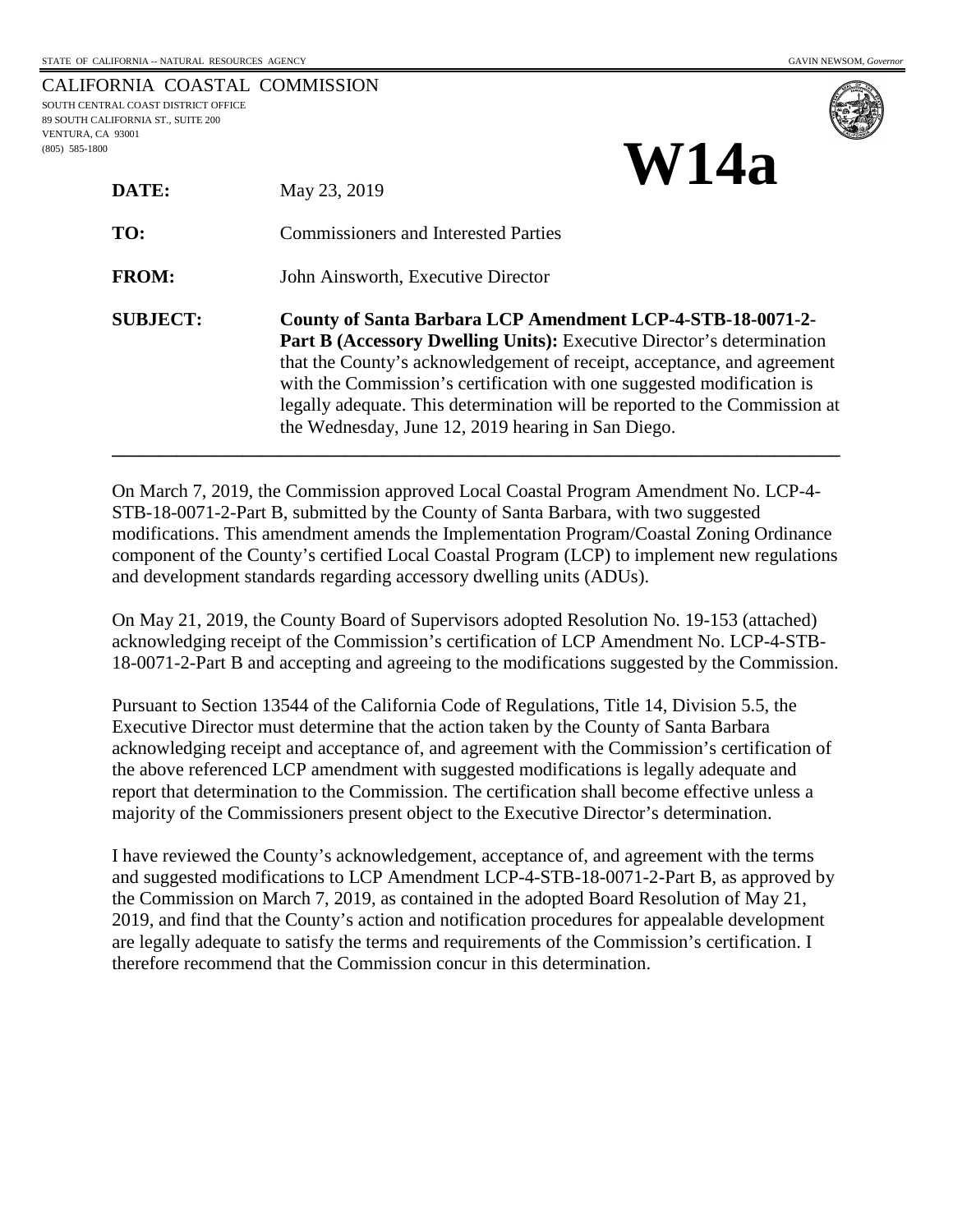**Received** 

MAY 2 8 2019

## ATTACHMENT 2

California Coastal Commlslon South Central Coast District

## RESOLUTION OF THE BOARD OF SUPERVISORS COUNTY OF SANTA BARBARA, STATE OF CALIFORNIA

IN THE MATTER OF APPROVING AN AMENDMENT TO THE SANTA BARBARA COUNTY LOCAL COASTAL PROGRAM TO AMEND ARTICLE II, THE COASTAL ZONING ORDINANCE, OF CHAPTER 35, ZONING, OF THE SANTA BARBARA COUNTY CODE TO IMPLEMENT NEW REGULATIONS AND DEVELOPMENT STANDARDS REGARDING ACCESSORY DWELLING UNITS. )  $\lambda$ ) ) ) )

RESOLUTION NO. 19 - 153

) Case No. 160RD-00000-00016

WITH REFERENCE TO THE FOLLOWING:

- A. Whereas on August 14, 2018, the Board of Supervisors of the County of Santa Barbara (Board) approved an amendment to the County's Local Coastal Program by amending Article II, the Coastal Zoning Ordinance (Article II), of Chapter 35, Zoning, of the County Code (Ordinance No. 5057, Case No. 160RD-00000-000016), to implement new regulations and developments standards regarding accessory dwelling units (ADUs);
- B. Whereas on August 14, 2018, the Board adopted Resolution No. 18-199 submitting said amendment to the California Coastal Commission (CCC) for review and certification as an amendment to the County's certified Local Coastal Program (LCP);
- C. Whereas on March 7, 2019, the CCC approved a resolution of conditional certification with suggested modifications for this amendment to the County's certified LCP (CCC Case No. LCP-4- STB-18-0071-2-Part B); and
- D. Whereas the Board finds the suggested modifications to be acceptable.

NOW, THEREFORE, IT IS HEREBY RESOLVED as follows:

- 1. The above recitations are true and correct.
- 2. The Board acknowledges receipt of the CCC's resolution of conditional certification with suggested modifications and accepts and agrees to the modifications through an amendment to the County's certified LCP (Article II) as required by the CCC's Administrative Regulations Section 13544(a), and agrees to issue Coastal Development Permits for the total area included in the County's certified LCP, consistent with the modification of Ordinance No. 5057 as certified by the CCC.
- 3. The Board will submit this acknowledgment to the CCC to demonstrate conformity with the provisions of the CCC's action to certify the amendment to the LCP in compliance with the CCC's Administrative Regulations Section 13544(b).
- 4. The Chair of the Board is hereby authorized and directed to sign and certify all documents and other materials in accordance with this Resolution to reflect the Board's action described above.